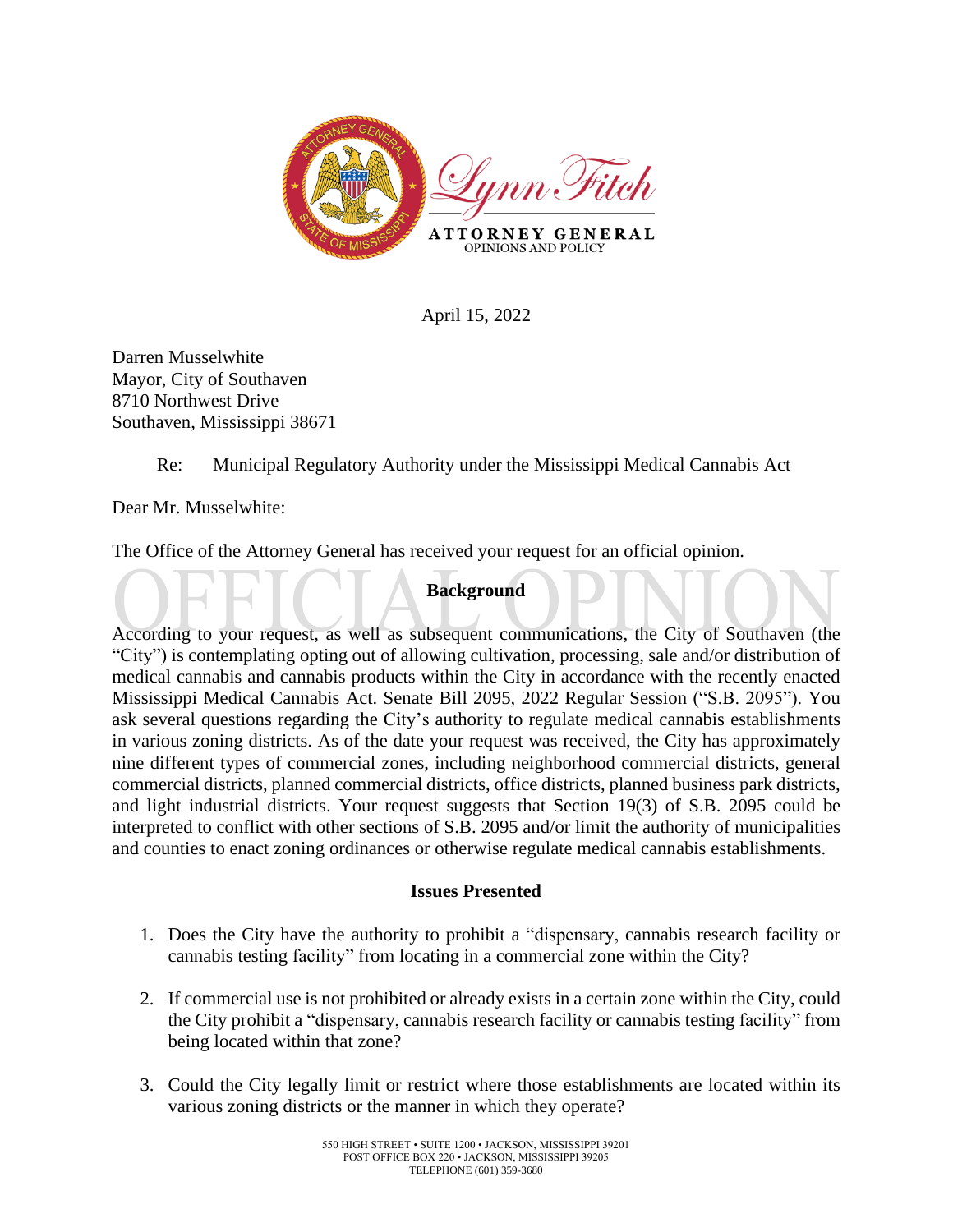- 4. May the City allow for medical cannabis dispensaries to operate in some commercial zones but restrict them from operating in other commercial zones? For example, may the City create a "medical commercial zone" which allows for the sale of medical cannabis but prohibit it from being sold in other commercial zones located within the City?
- 5. Assuming any regulation and/or ordinance approved by the City would not make a dispensary's operation impracticable, does the City's authority under the "time, place, and manner" restrictions allow the City to regulate medical cannabis dispensary locations to be at a greater distance than the "one-thousand-five-hundred-feet radius from the main point of entry of the dispensary to the main point of entry of another medical cannabis dispensary" as set forth in S.B. 2095?

### **Brief Response**

- 1. The City may designate specific types of commercial zones in which dispensaries, cannabis research facilities, or cannabis testing facilities may operate through lawfully enacted ordinances or regulations adopted in accordance with a comprehensive zoning plan. However, these ordinances or regulations cannot have the purpose or effect of prohibiting or making impracticable the operation of such establishments within the City.
- 2. The City may designate specific types of zones for which commercial use is otherwise authorized or not prohibited in which dispensaries, cannabis research facilities, or cannabis testing facilities may operate through lawfully enacted ordinances or regulations adopted in accordance with a comprehensive zoning plan. However, these ordinances or regulations cannot have the purpose or effect of prohibiting or making impracticable the operation of such establishments within the City.
- 3. Yes. The City may restrict or limit the location of medical cannabis establishments and the manner in which they operate through ordinances or regulations governing the time, place, and manner of medical cannabis establishments adopted in accordance with a comprehensive zoning plan.
- 4. Yes. The City may enact local zoning ordinances that accord with its comprehensive zoning plan designating specific types of commercial zones, such as a medical commercial zone, in which medical cannabis dispensaries may operate.
- 5. Yes. Section 19(5) of S.B. 2095 does not preempt the City's authority to adopt an ordinance or regulation with a minimum distance greater than one-thousand-five-hundred-feet between cannabis dispensaries so long as the ordinance or regulation does not prohibit or make impracticable the operation of dispensaries within the City.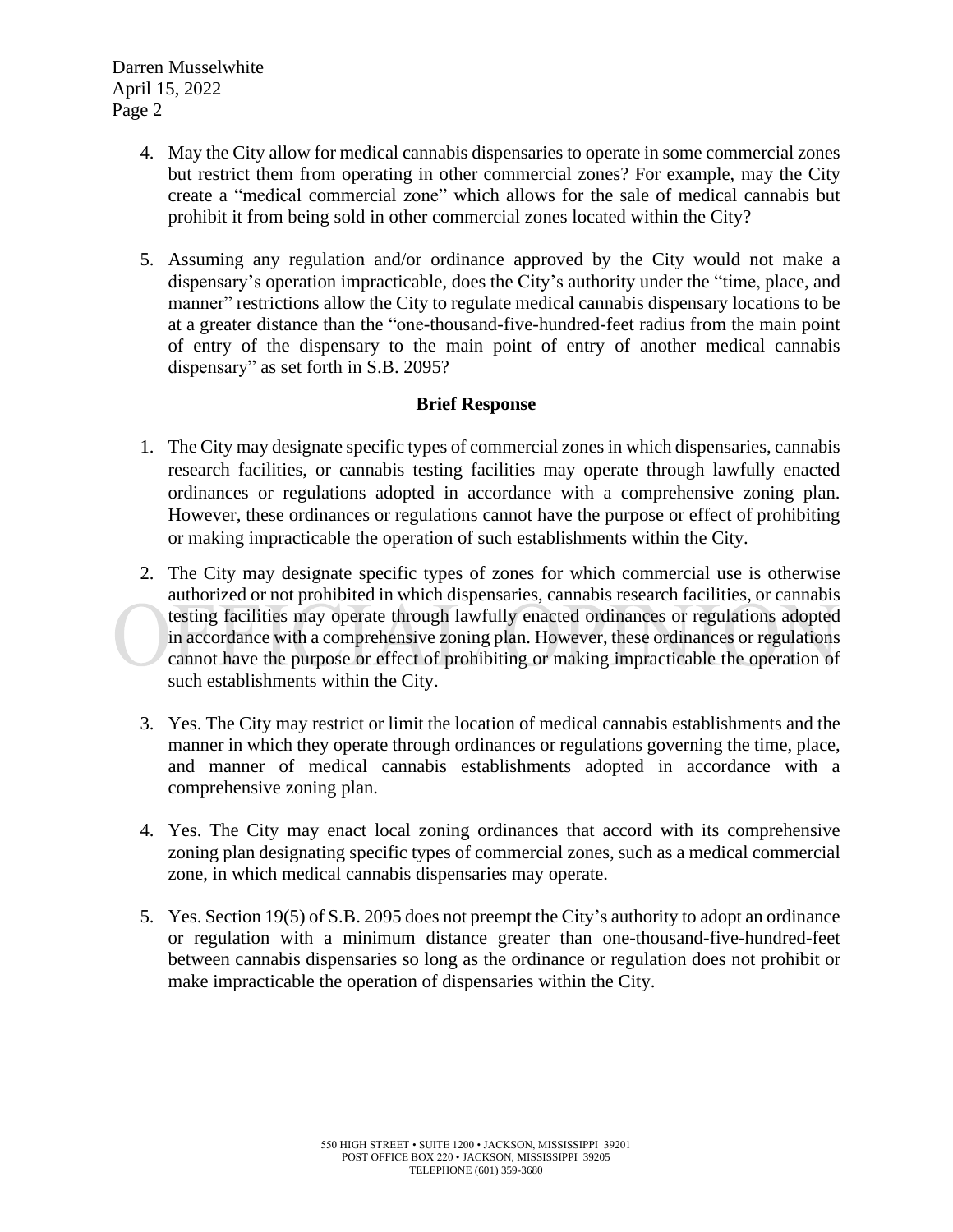#### **Applicable Law and Discussion**

Section 30(1) of S.B. 2095 provides:

The cultivation, processing, sale and distribution of medical cannabis and cannabis products, as performed in accordance to the provisions of this chapter, shall be legal in every county and municipality of this state unless a county or municipality opts out through a vote by the board of supervisors of the county or governing authority of the municipality, as applicable, within ninety (90) days after the effective date of this act. . . .

Assuming the City does not opt out in accordance with Section 30 of S.B. 2095, the City may enact ordinances regulating medical cannabis establishments pursuant to Section 19 of S.B. 2095.

With respect to your first four questions, Section 19 of S.B. 2095 states, in part:

(1) A municipality or county may enact ordinances or regulations not in conflict with this chapter, or with regulations enacted under this chapter, governing the time, place, and manner of medical cannabis establishment operations in the locality. . . .

(2) No municipality or county may prohibit dispensaries either expressly or through the enactment of ordinances or regulations that make their operation impracticable in the jurisdiction. . . .

\* \* \*

\* \* \*

(3) A dispensary, cannabis research facility or cannabis testing facility may be located in any area in a municipality or county that is zoned as commercial or for which commercial use is otherwise authorized or not prohibited, provided that it being located there does not violate any other provisions of this chapter. A cannabis cultivation facility and/or cannabis processing facility may be located in any area in a municipality or county that is zoned as agricultural or industrial or for which agricultural or industrial use is otherwise authorized or not prohibited, provided that it being there does not violate any other provision of this chapter. A cannabis cultivation facility and/or cannabis processing facility may be located in any area in a municipality or county that is zoned as commercial or for which commercial use is otherwise authorized or not prohibited, provided that the municipality or county has authorized the entity to be located in such area and that it being there does not violate any other provision of this chapter. The municipality or county may authorize this by granting a variance to an existing zoning ordinance or by adopting a change in the zoning ordinance that allows for those entities to be located in specific commercial areas.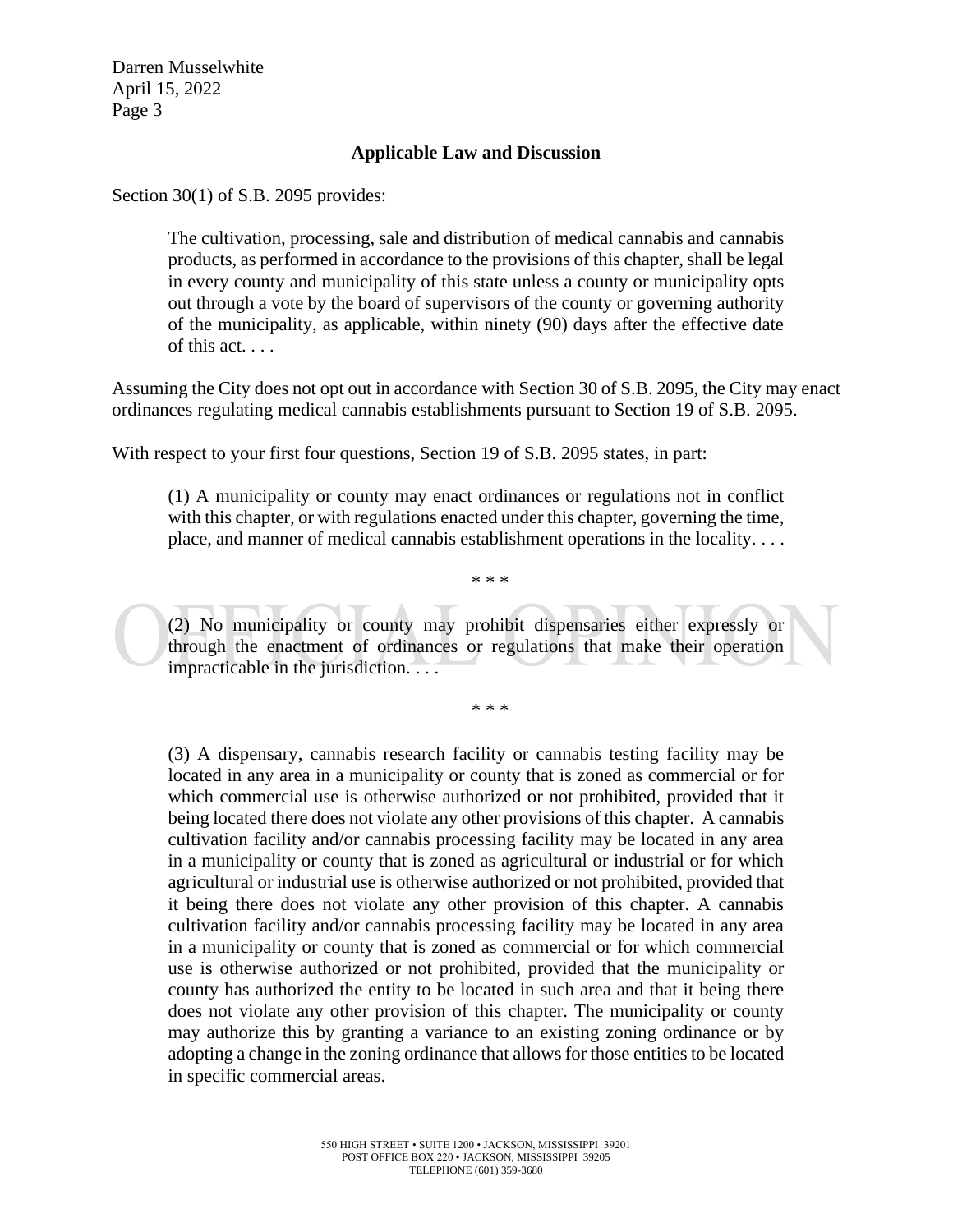Although the Mississippi Department of Health has the authority for oversight of the administration of the medical cannabis program, the Legislature expressly reserved limited regulatory power in municipalities and counties. S.B. 2095 §§ 4, 19. Your request suggests that Section 19(3) of S.B. 2095 limits the authority of municipalities and counties to enact zoning ordinances or otherwise regulate medical cannabis establishments. However, this subsection appears to simply distinguish between the types of medical cannabis establishments that may be located in a commercial zone as opposed to an agricultural or industrial use zone. Based on the plain language of the statute, a municipality has the authority to enact ordinances or regulations governing the time, place, and manner of medical cannabis establishment operations, as long as the ordinances and regulations do not conflict with S.B. 2095. S.B. 2095 § 19(1). Any zoning regulations must be made in accordance with a local government's comprehensive zoning plan. Miss. Code Ann. § 17-1-9. *See also Freelance Entm't, L.L.C. v. Sanders*, 280 F. Supp. 2d 533, 546 (N.D. Miss. 2003).

Municipalities and counties generally have the authority to adopt zoning ordinances in accordance with Title 17, Chapter 1 of the Mississippi Code. Section 17-1-7 provides for the division of municipalities and counties into zones "of such number, shape and area as may be deemed best suited to carry out the purposes of Sections 17-1-1 through 17-1-27, inclusive." Within those zones, subject to certain restrictions on farm buildings and agricultural lands, the governing authorities may restrict and regulate, among other things, the use of buildings, structures, or land. Miss. Code Ann. § 17-1-7. While regulations may vary from zone to zone, throughout each particular zone, "[a]ll regulations shall be uniform for each class or kind of buildings. . . ." *Id.*

Zoning, however, may not be done in isolation but rather, as mandated by Section 17-1-9. "Zoning regulations shall be made in accordance with a comprehensive plan" with the goals of reducing traffic congestion, providing safety from fire and other dangers, preventing overcrowding and undue concentrations of people, providing adequate air and light, and providing such public necessities as water, sewer, transportation, and schools. Miss. Code Ann. § 17-1-19. "Such regulations shall be made with reasonable consideration, among other things, to the character of the district and its peculiar suitability for particular uses, and with a view to conserving the value of buildings, and encouraging the most appropriate use of land throughout such municipality." *Id.*

This office was previously asked about a municipality's authority to regulate gambling where gambling activities had been legalized in accordance with the Mississippi Gaming Control Act. In MS AG Op., *Rafferty* at \*2 (Sept. 24, 1991), we opined:

In sum, while local governing authorities cannot enact any zoning ordinance or classification affecting gaming establishments which is inconsistent with the general law of the state, they may pass reasonable zoning regulations consistent with the general law of the state. In other words, in jurisdictions where gaming has been legalized, local governing authorities cannot enact zoning laws which have the purpose or effect of prohibiting gaming, but they may enact reasonable zoning ordinances restricting the permissible locations of casinos, subject to the regulations promulgated under the Gaming Control Act.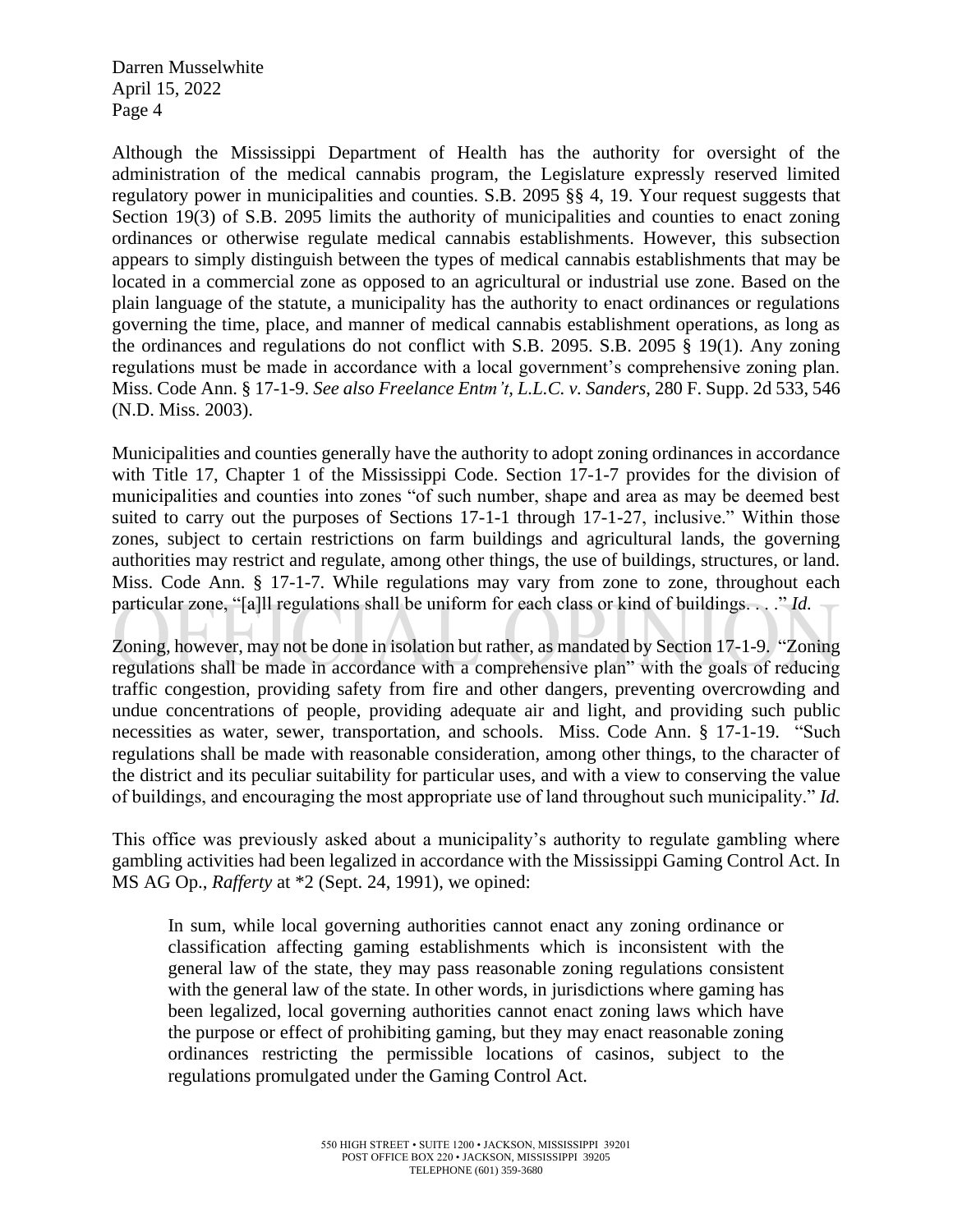Similarly, a municipality that has not opted out of allowing cultivation, processing, sale or distribution of medical cannabis and cannabis products cannot adopt zoning ordinances that would prohibit medical cannabis establishment operations in the municipality. However, it may enact ordinances that regulate the time, place, and manner of operations in the delineated zones, keeping in mind this office has previously opined that state zoning laws make no provision for a local zoning plan that applies to only a certain part of the county. *Id.* "While the county has authority to adopt county wide zoning ordinances as part of a plan, to adopt a county ordinance applicable to one limited area of the county would be contrary to legal authority." MS AG Op., *Williamson* at \*1 (Apr. 27, 2001). Also, in response to whether a county can enact a zoning ordinance applicable to only one type of business, this office replied that any zoning ordinance regulating a particular business must be in compliance with a comprehensive plan. MS AG Op., *Creekmore* at \*1 (Aug. 16, 1996). To allow otherwise would result in piece-meal zoning that singles out property owners. MS AG Op., *Scafide* at \*1-2 (June 10, 1986).

Accordingly, the City may designate specific types of commercial zones in which medical cannabis establishments may operate, and the City's local zoning ordinances may regulate the time, place, and manner of operation, so long as the ordinances are in line with the mandates of S.B. 2095 and Mississippi Code Annotated Sections 17-1-1 *et seq.* and do not prohibit the operation of such facilities in the City.

With respect to your fifth question, Section 19(5) of S.B. 2095 provides, in part: "No medical cannabis dispensary may be located within a one-thousand-five-hundred-feet radius from the main point of entry of the dispensary to the main point of entry of another medical cannabis dispensary."

As a general rule, municipalities and counties may not regulate activity that has been preempted by state law. *Delphi Oil, Inc. v. Forrest Cnty Bd. of Sup'rs*, 114 So. 3d 719, 722 (Miss. 2013). The "Court resolves the issue of whether state law preempts local law by considering the express language of a statute to determine whether there is a direct conflict between the state statute and the local ordinance." *Id.* at 723. "[T]he relevant inquiry [is] whether the state statute prohibit[s] the local ordinance, or whether the local ordinance [is] an additional regulation not inconsistent with state law." *Id.* (Internal citation omitted.) A local ordinance that is "merely supplementary" to the state statute is not preempted by state law. *Id*. "Another method of examining the preemption question is to consider whether the proposed ordinance allows what state law prohibits, or prohibits what state law allows." MS AG Op., *O'Reilly-Evans* (Mar. 4, 1992).

Pursuant to the express language of Section 19(5) of S.B. 2095, a municipality may not allow dispensaries to be located less than one-thousand-five-hundred-feet of each other as such a rule would directly conflict with the statutory mandates. The one-thousand-five-hundred-feet distance operates as a baseline or a minimum distance between dispensaries. For example, a municipality cannot enact a regulation allowing medical cannabis dispensaries to be located within one thousand feet of each other. However, a local ordinance or regulation requiring a minimum distance greater than one-thousand-five-hundred-feet between cannabis dispensaries would not directly conflict with the language of Section 19(5) of S.B. 2095. Thus, Section 19(5) of S.B. 2095 does not preempt the City's authority to adopt an ordinance or regulation with a greater minimum distance than onethousand-five-hundred-feet between cannabis dispensaries. As you noted in your request, the ordinance or regulation cannot make the operation of the dispensary impracticable in the